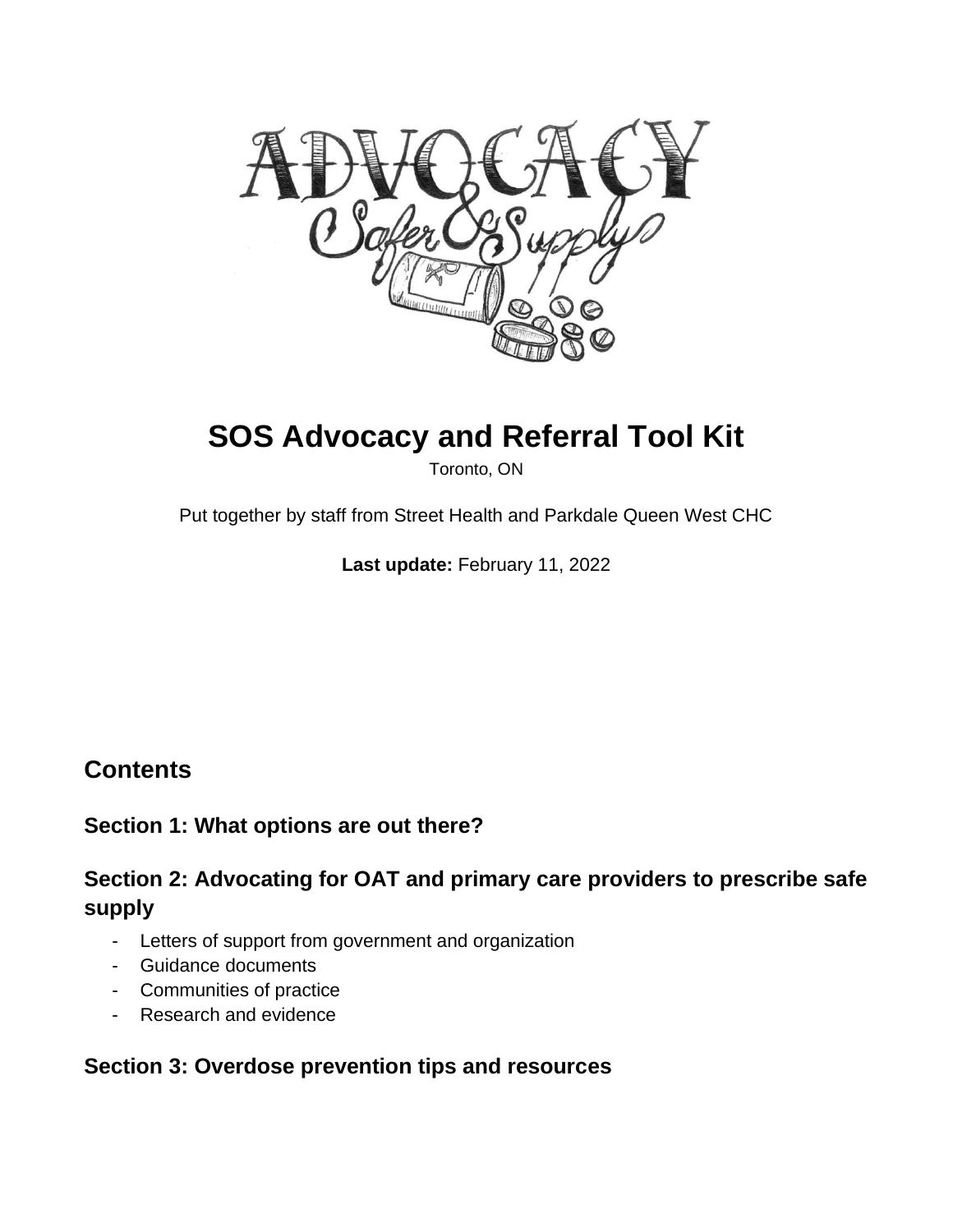# **Section 1: What options are out there?**

Safer opioid supply programs (SOS) have recently been implemented at four community health centres in Toronto, *but the programs are very small*. Although everyone who uses drugs from the illegal drug supply is at risk of overdose, not everyone is eligible for the SOS programs right now. The community health centres continue to advocate for more funding so that they can expand programs, but that will take time that most people don't have. *What other options are there*?

# **OAT CLINICS**

OAT stands for Opioid Agonist Treatment. It most commonly refers to the act of prescribing methadone or suboxone to patients as a substitution for other opioids to prevent withdrawal and reduce cravings but can also include the prescribing of opioids like Kadian (long-acting oral morphine), hydromorphone, and even the prescribing of diacetylmorphine (prescription heroin).

Most of the clinics on this list are low barrier drop-in access programs that specialize in methadone and suboxone prescribing, but many doctors in Toronto are opening up to the idea of Safer Supply and Kadian/hydromorphone prescribing. You can access these options directly, or ask for a SOS team member to help you when possible.

# **UNITY HEALTH - ST. MICHAEL'S HOSPITAL RAPID ACCESS CLINIC (RAC)**

[https://unityhealth.to/areas-of-care/programs-and-clinics/mental-health-and-addictions/#st](https://unityhealth.to/areas-of-care/programs-and-clinics/mental-health-and-addictions/#st-michaels-hospital-addictions-services-0)[michaels-hospital-addictions-services-0](https://unityhealth.to/areas-of-care/programs-and-clinics/mental-health-and-addictions/#st-michaels-hospital-addictions-services-0)

**LOCATION:** 17 CC Cardinal Carter Wing (entrance at Queen St E & Victoria St.) **PHONE:** (416) 864-3082

# **HOURS:** Monday to Friday, 9 a.m. to noon

The RAC is an urgent care drop-in service for people with substance use issues ("addiction disorders"). They offer medications for withdrawal and alcohol craving (e.g. Naltrexone) or opiate agonist therapy (e.g. methadone or Suboxone). If you have already been started on methadone or Suboxone you will have to return to your original prescribing doctor. They also have a virtual clinic.

# **TRUENORTH MEDICAL CENTRE**

[www.truenorthmedical.com](http://www.truenorthmedical.com/)

**LOCATION:** 24 Dalhousie St. (Between Queen & Shuter St., just East of Church St.) • 2nd Floor **PHONE:** 1-888-TRUE(8783)-563 • **FAX:** 1-844-468-2444

**HOURS:** Monday: 8am to 3:30pm • Tuesday: 8am to 6:30pm • Wednesday: 8am to 3:30pm • Thursday: 8am to 3:30pm • Friday: 8am to 3:30pm • Saturday: 10am to 12:30pm • Sunday: 10am to 11:30am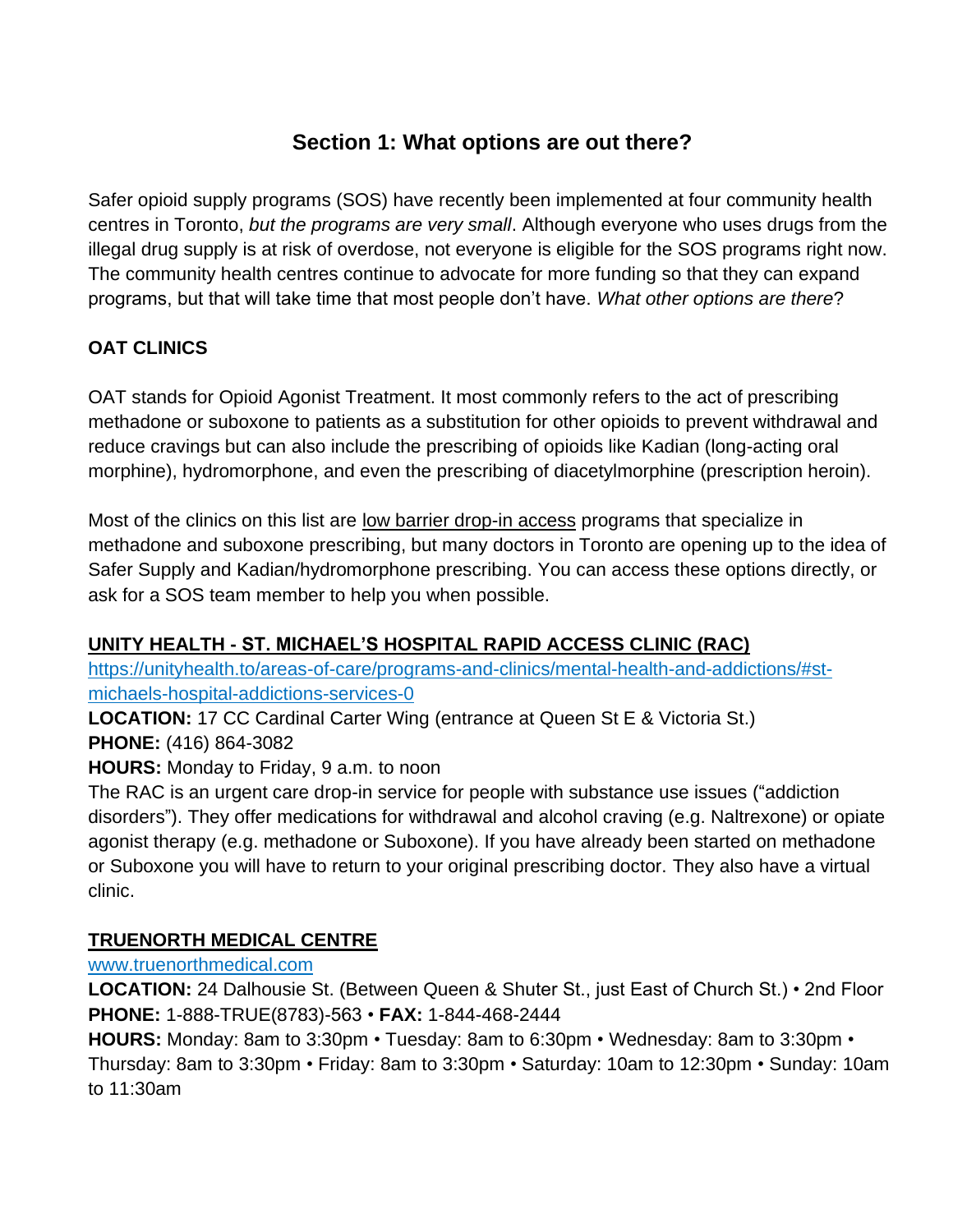# **METRO DRUGS - BLOOR ST. WEST**

[www.metrodrugs.ca](http://www.metrodrugs.ca/) **LOCATION:** 1290 Bloor St. W. (at Lansdowne Ave.) **PHONE:** (416) 537-7000 (Doctor's Office) • (416) 538-9962 (Pharmacy) • **FAX:** (647) 362-4667 **HOURS:** Monday-Friday 9am - 5pm\* \*New patients should call ahead to make an appointment to ensure that a doctor will be available

to see them.

# **METRO DRUGS - DUNDAS ST. EAST**

[www.metrodrugs.ca](http://www.metrodrugs.ca/) **LOCATION:** 129 Dundas St. E. (at Church St.) **PHONE:** (416) 363-7300 **FAX:** (416) 363-0500 **HOURS:** Monday-Friday 8am - 6pm

# **BREAKAWAY COMMUNITY SERVICES - SATELLITE OPIATE TREATMENT CLINIC**

<https://breakawaycs.ca/programs/satellite-opioid-treatment/>

**LOCATION:** 21 Strickland Ave. (near Dufferin & Queen)

**PHONE:** (416) 537-9346 (ext. 1) • (416) 537-3224 (to call collect) • **FAX:** (416) 537-2598

**HOURS:** Tuesday & Friday 10am - 12pm • Wednesday 4pm - 7pm\*

\*NOT A DROP-IN CLINIC, call and make an appointment\*

Breakaway offers counselling and case management supports, food programs, nursing, and more alongside their methadone clinic. However, there may be a waitlist to become a client. They recommend calling or dropping by in person to speak to a staff member, who will speak with you to understand your needs, and support you to determine what services would be the best fit for you.

# **THE WORKS**

**LOCATION:** 277 Victoria Street (near Dundas & Victoria) **PHONE:** (416) 392-0520 **\***NOT A DROP-IN, call for appointment\*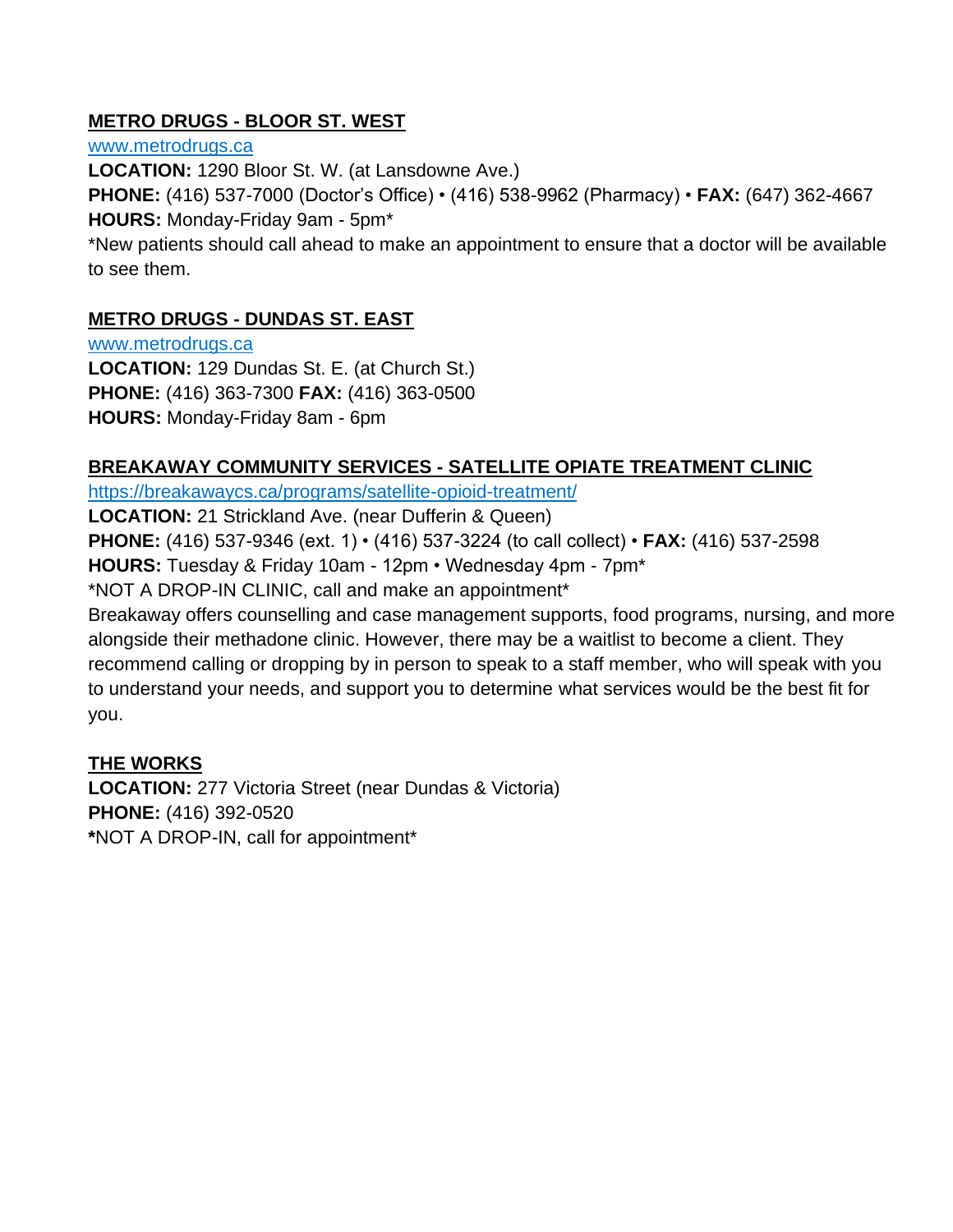# **Section 2: Advocating for OAT and primary care providers to prescribe safe supply**

## **SOS ADVOCACY TOOLS**

If you already have an OAT provider (e.g., your methadone or suboxone doctor) or if you have a primary care provider (e.g., family doctor or nurse practitioners), you can talk to them about safer opioid supply. Here are some tools that you can use to advocate for your own healthcare provider to prescribe you with a safer supply of opioids. These tools include letters of support from medical and governmental organizations; clinical guidance documents; communities of practice; and research literature (evidence). You can share these tools with your healthcare or OAT provider. You can also ask a SOS team member to speak with your provider to advocate for you to receive SOS prescription.

#### **A. What is Safer Opioid Supply (SOS)?**

It's important to be able to explain exactly what safer opioid supply is and where it falls on the continuum of care for people with opioid use disorder (OUD). Safer Opioid Supply (SOS) is an extension of the traditional harm reduction model that is offered to populations who use street level substances and who are at high risk of harm (including death) due to the toxic illegal drug supply. It's a community-level approach in which physicians and nurse practitioners prescribe hydromorphone tablets to clients to replace the illegal market of toxic supply that they rely on. It is one approach for addressing OUD and the risk of overdose along a continuum of care that also includes injectable opioid agonist therapy (iOAT) and more traditional opioid agonist treatment approaches (e.g., methadone, suboxone).

Safer Opioid Supply is in alignment with Health Canada's opioid crisis strategy. Some of the other organizations that support SOS include:

- City of Toronto (Toronto Overdose Action Plan)
- British Columbia Centre for Substance Use
- Toronto Overdose Prevention Society
- London Police
- BC Public Health and City of Vancouver
- Canadian Association for People who Use Drugs
- Canadian Association for Safe Supply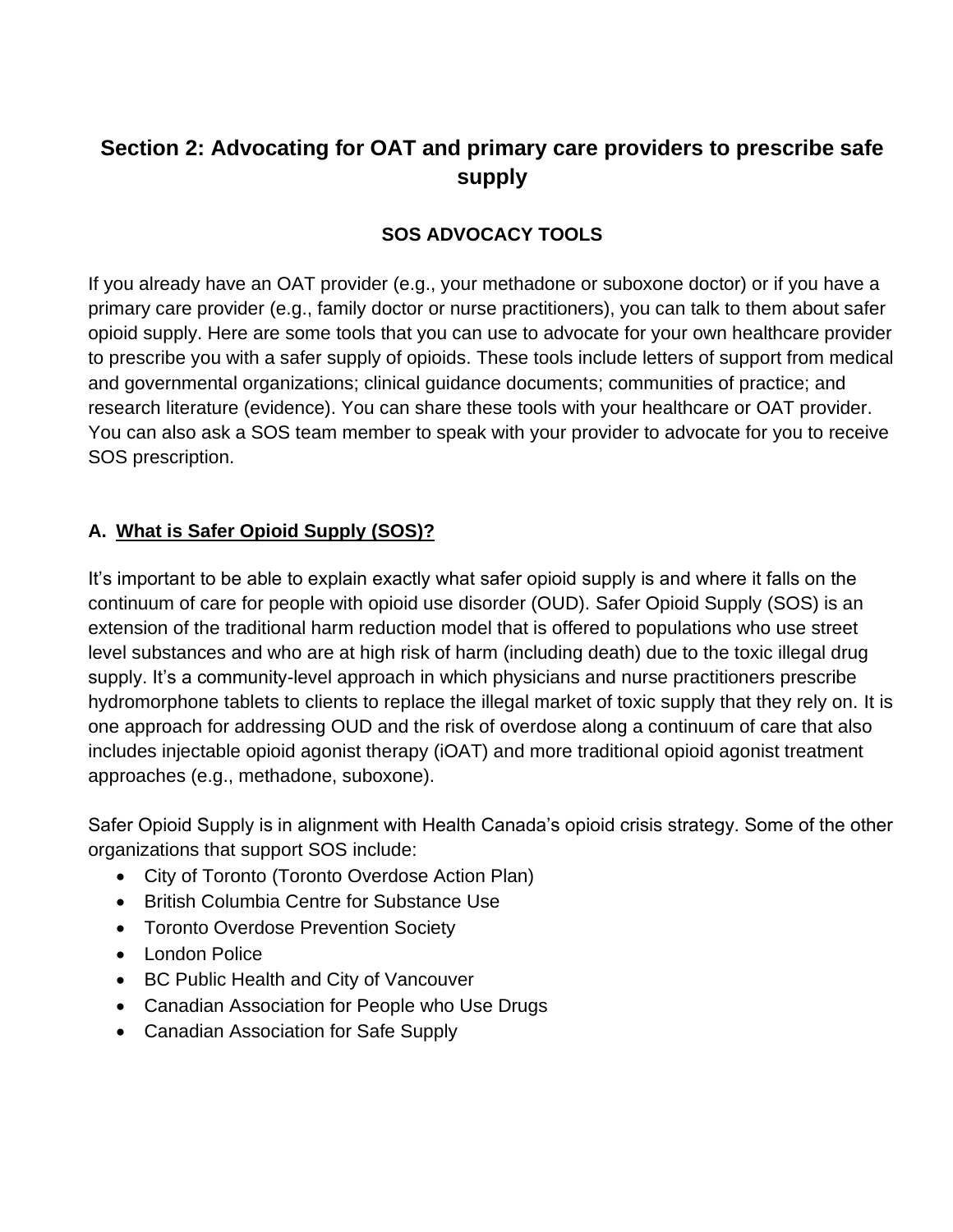# **Why is SOS a useful approach?**

There has been a rapid increase in fatal and non-fatal overdoses related to the illegal drug supply, and this has been exacerbated by the COVID-19 pandemic. Providing a safer supply of pharmaceutical grade opioids to those most vulnerable members of our community reduces risk of overdose, poisoning, infectious disease transmission, and death.

Preliminary results<sup>1</sup> demonstrate positive client health outcomes and psychosocial impacts:

- Increased engagement in primary care
- Increased engagement in HIV and HCV treatment
- Increased engagement in social supports
- Reduction in homelessness
- Reduction in sex work, crime, and incarceration
- Zero overdose deaths and overall reduction in overdoses
- Reduction in fentanyl exposure
- Reduction in infections
- Reduction in hospital admissions and emergency room visits.

# **Why are traditional opioid replacement therapy programs (e.g., methadone and suboxone) ineffective for some people?**

People who use substances procured from the illegal drug supply often face barriers to success with traditional addictions models:

- Methadone doesn't sufficiently suppress withdrawal symptoms for some people
- Methadone doesn't fulfil the cravings for some people
- Methadone side effects can be intolerable
- The goal of meathdone is typically abstinence, while the goal for Safer Opioid Supply is stability, harm reduction, and increased access to health and social services.

# **What evidence supports SOS?**

- NAOMI (NEJM Aug 2009) North American Opiate Medicatio Initiative (NAOMI) conducted in Montreal and Vancouver from March 2005-July 2008
- SALOME (JAMA Psychiatry 2016) The Study to Assess Longer-term Opioid Medication Effectiveness (SALOME) was conducted in Vancouver between 2011-2013

<sup>1</sup> Based on chart reviews from London InterCommunity Health Centre's SOS program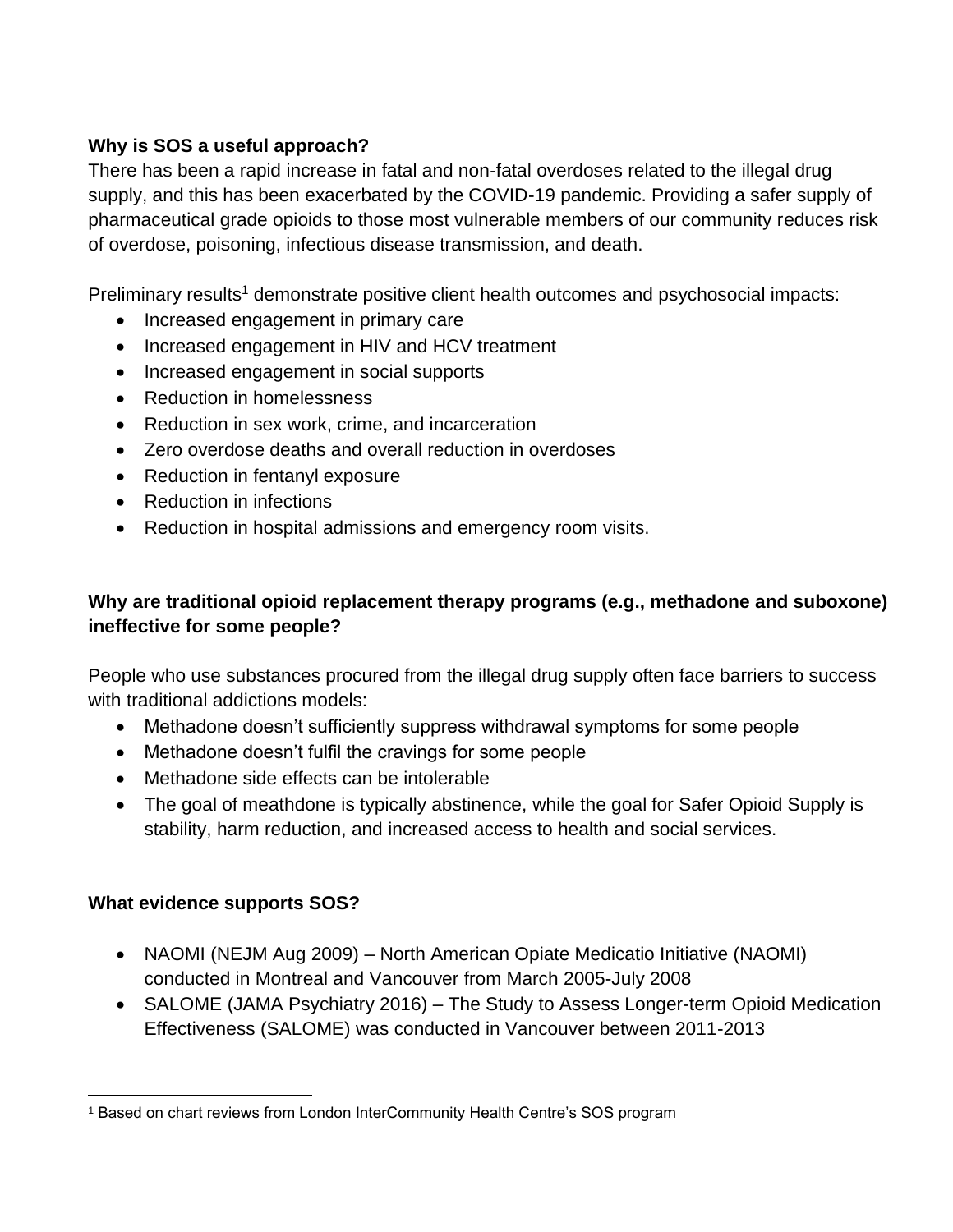• Portland Hotel Society Program (Vancouver 2019) – Safe Supply Program, TiOAT Program (Tablet injectable Opioid Agonist Treatment)

## **B. Letters of support for SOS**

- 1. **CPSO Advice to the Profession: Prescribing Drugs**, update November 2020. https://www.cpso.on.ca/Physicians/Policies-Guidance/Policies/Prescribing-Drugs/Adviceto-the-Profession-Prescribing-Drugs
- 2. **Letter from the Minister of Health regarding treatment and safer supply – August 24, 2020.** Attached. Retrieved from: [https://www.canada.ca/en/health](https://www.canada.ca/en/health-canada/services/substance-use/minister-letter-treatment-safer-supply.html)[canada/services/substance-use/minister-letter-treatment-safer-supply.html](https://www.canada.ca/en/health-canada/services/substance-use/minister-letter-treatment-safer-supply.html)
- 3. **Letter from Director General, Control Substances Directorate, Health Canada**  regarding access to controlled substances while people adhere to social distancing guidance March 19, 2020 Retrieved from: [https://www.drugpolicy.ca/wp](https://www.drugpolicy.ca/wp-content/uploads/2020/03/CDSA-Exemption-and-interpretive-guide-for-controlled-substances.pdf)[content/uploads/2020/03/CDSA-Exemption-and-interpretive-guide-for-controlled](https://www.drugpolicy.ca/wp-content/uploads/2020/03/CDSA-Exemption-and-interpretive-guide-for-controlled-substances.pdf)[substances.pdf](https://www.drugpolicy.ca/wp-content/uploads/2020/03/CDSA-Exemption-and-interpretive-guide-for-controlled-substances.pdf)
- 4. **Canadian Association for Safe Supply:** *Safe Supply Prescribing***. April 2, 2020.** Retrieved from: [www.bit.ly/CASSPatientSupport.](http://www.bit.ly/CASSPatientSupport)
- *5. A safer drug supply: a pragmatic and ethical response to the overdose crisis.* **CMAJ** August 24, 2020-09-03 Retrieved from:<https://www.cmaj.ca/content/192/34/E986>
- 6. **Alliance for Healthier Communities:** *Harm Reduction, Decriminalization, and Safe Supply***.** Retrieved from:<https://www.allianceon.org/Harm-Reduction>
- 7. **Ontario HIV Treatment Network**. *Possible Benefits of Providing Safe Supply of Substances to people who use drugs during public health emergencies such as the COVID-19 pandemic*. [https://www.ohtn.on.ca/rapid-response-possible-benefits-of](https://www.ohtn.on.ca/rapid-response-possible-benefits-of-providing-safe-supply-of-substances-to-people-who-use-drugs-during-public-health-emergencies-such-as-the-covid-19-pandemic)[providing-safe-supply-of-substances-to-people-who-use-drugs-during-public-health](https://www.ohtn.on.ca/rapid-response-possible-benefits-of-providing-safe-supply-of-substances-to-people-who-use-drugs-during-public-health-emergencies-such-as-the-covid-19-pandemic)[emergencies-such-as-the-covid-19-pandemic](https://www.ohtn.on.ca/rapid-response-possible-benefits-of-providing-safe-supply-of-substances-to-people-who-use-drugs-during-public-health-emergencies-such-as-the-covid-19-pandemic)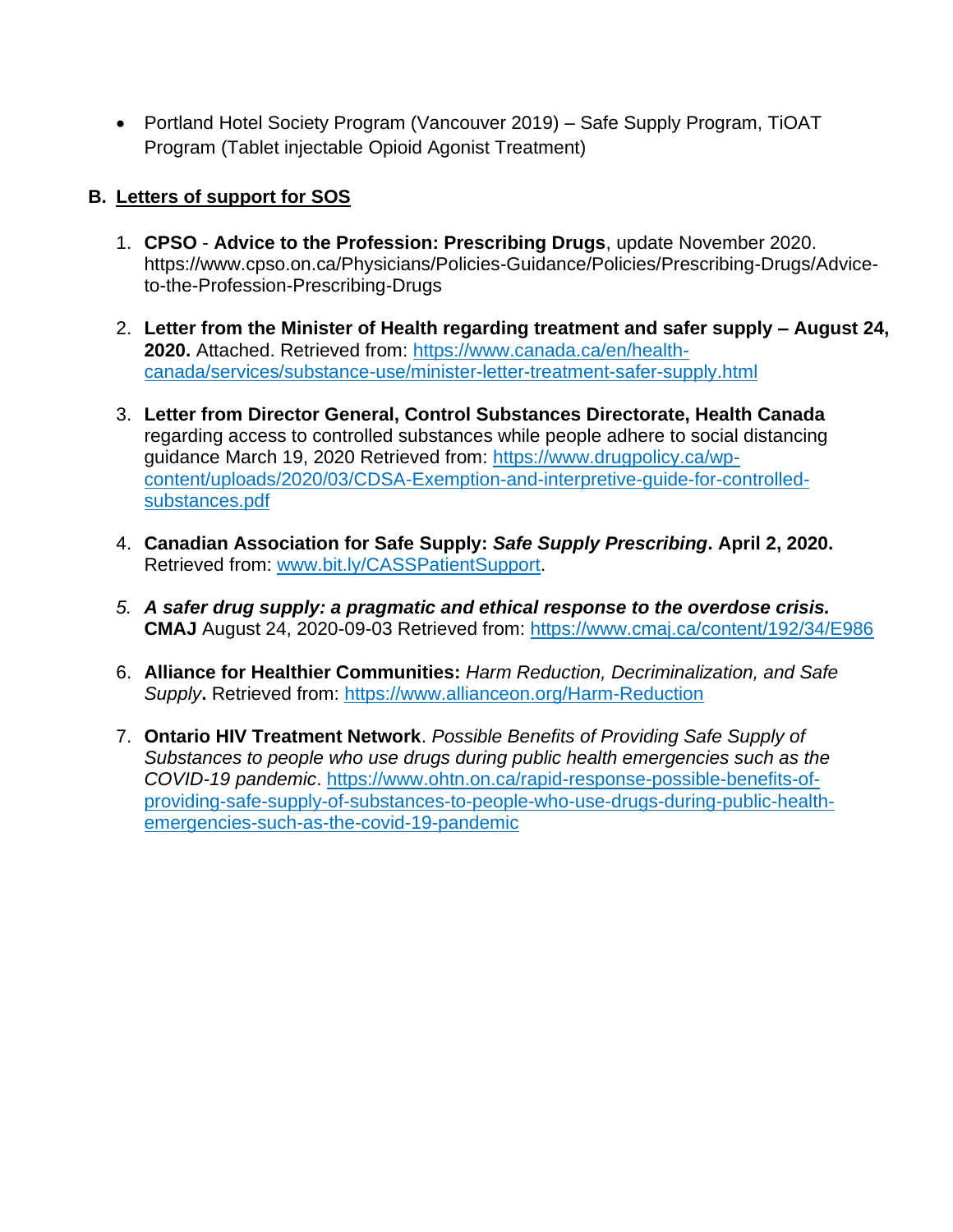#### **Letter from the Minister of Health regarding treatment and safer supply**

Retrieved from[: https://www.canada.ca/en/health-canada/services/substance-use/minister-letter-treatment-safer-supply.html](https://www.canada.ca/en/health-canada/services/substance-use/minister-letter-treatment-safer-supply.html)

#### August 24, 2020

Dear Colleagues:

I am writing to you today to express my deepest concern about the ongoing and increasing harms experienced by Canadians who are suffering from problematic substance use. I am seeking your support to take concrete action to help address these increasing harms and to better protect the health, safety and lives of these Canadians.

As you know, the overdose crisis has been one of the most significant public health crises in recent Canadian history. Between January 2016 and December 2019, nearly 15,400 Canadians lost their lives from apparent opioid-related causes.

Tragically, in many regions of the country, the 2019 novel coronavirus (COVID-19) pandemic is worsening the overdose crisis, as well as other acute substance use-related harms. There are numerous indications that the street supply is growing even more unpredictable and toxic as supply channels are disrupted. The risks this poses to people who use drugs are further exacerbated by the current strain on support services during the COVID-19 pandemic.

We are now seeing the devastating impact of these compounding crises. For example, in June 2020, the British Columbia Coroners Service reported 175 illegal drug toxicity deaths, the highest number of fatalities ever recorded for a single month in that province's history. To put this in perspective, this is the same amount of people who have died in British Columbia from COVID-19 over the past six months. In Ontario, there was a 25 percent increase in overdose deaths from March to May 2020 compared with the same period last year. Alberta Health Services has also reported a major increase in the number of calls for opioid-related emergencies in May of this year. There are daily news reports of an increase in overdoses in communities across the country.

We need immediate action from all levels of government and health care practitioners to prevent further deaths from the contaminated illegal drug supply and COVID-19.

I am reaching out to you, Ministers of Health, regulators of health professions and organizations representing health care practitioners, to ask you to do all you can to help provide people who use drugs with a full spectrum of options for accessing medication, depending on their individual circumstances, that will help them avoid the increased risks from the toxic drug supply. This includes your support for programs that provide greater access to a safer, pharmaceutical-grade alternative to the toxic street supply.

Established [best practices for treating problematic opioid use](https://crism.ca/projects/opioid-guideline/) involve a variety of oral medications, including buprenorphine/naloxone, methadone and slow-release oral morphine. For patients who do not respond well to these traditional opioid agonist therapies, prescription injectable hydromorphone and diacetylmorphine (pharmaceuticalgrade heroin) have been successful in helping to stabilize and support the health of some patients with opioid use disorder in a clinical context.

Evidence from these programs in Canada, Switzerland, Germany and the United Kingdom has shown significant beneficial health outcomes through improvements in the physical and mental health of patients. The Canadian Research Initiative in Substance Misuse (CRISM) has developed guidance on [injectable opioid agonist treatment,](https://crism.ca/projects/ioat-guideline/) and the Canadian Agency for Drugs and Technologies in Health has published a [Rapid Review of clinical](https://cadth.ca/injectable-opioid-agonist-treatment-patients-opioid-dependence-review-clinical-and-cost)  [evidence](https://cadth.ca/injectable-opioid-agonist-treatment-patients-opioid-dependence-review-clinical-and-cost) and cost effectiveness of injectable opioids agonist treatment for patients with opioid dependence.

Health Canada has moved to make these medications more accessible. In May 2019, the Department approved the use of injectable hydromorphone by qualified health care practitioners as a treatment for adults with severe opioid use disorder. In April 2019, upon the recommendations of Canada's Chief Public Health Officer, Dr. Theresa Tam, diacetylmorphine (prescription-grade heroin) was added to the List of Drugs for an Urgent Public Health Need, making it possible for all provinces and territories to import this drug for the treatment of opioid use disorder. Diacetylmorphine has been approved for treatment in a number of countries, including Switzerland, the United Kingdom, Germany and the Netherlands.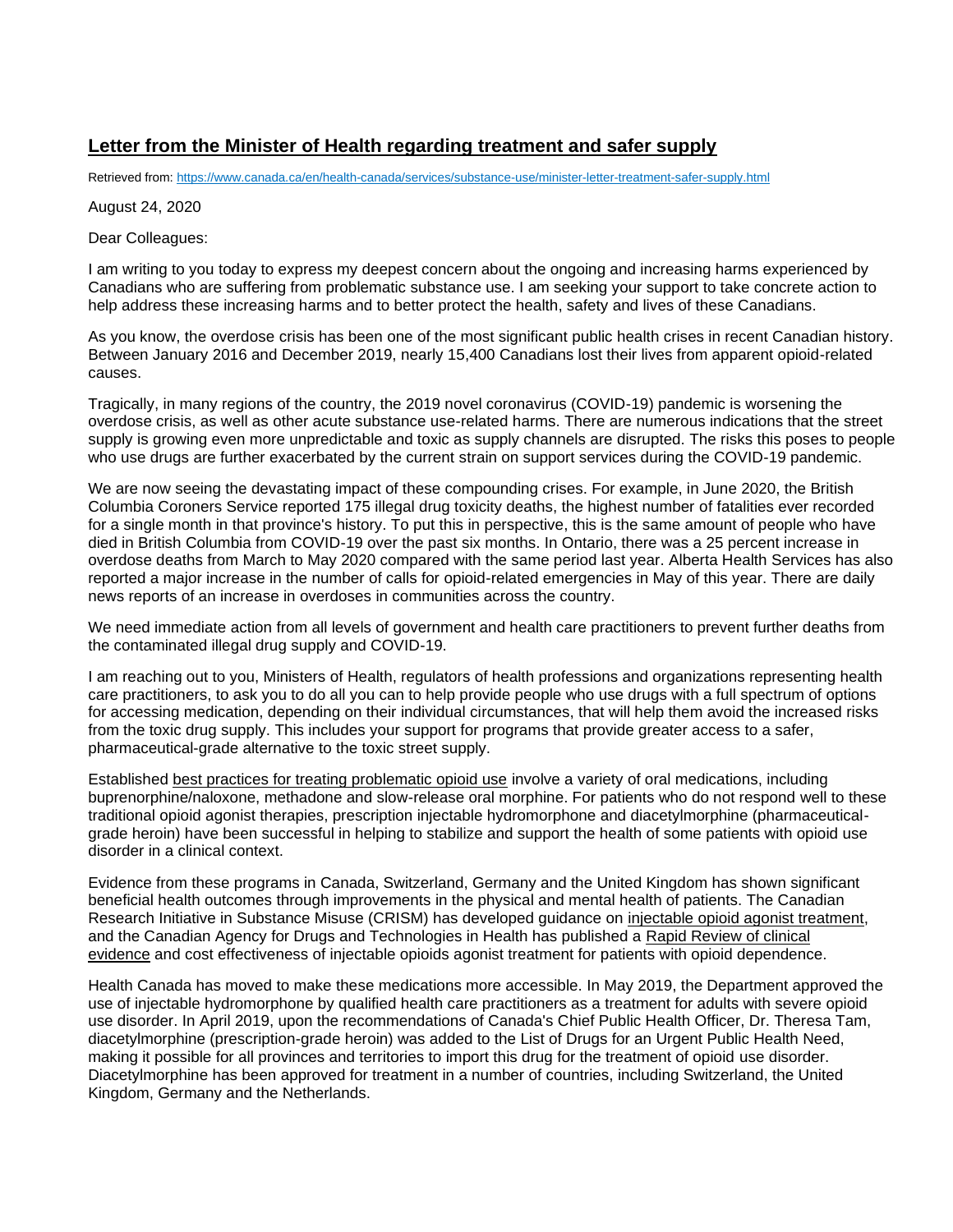Providing a pharmaceutical-grade alternative to the toxic street supply (i.e. a safer supply), both in the context of treatment or as a harm reduction measure, can support people who use drugs by reducing their risk of overdose, infection and withdrawal. At the start of the pandemic, Health Canada issued a temporary exemption to the *Controlled Drugs and Substances Act* to facilitate prescribing with flexible treatment options (e.g. allowing prescribers to use verbal prescriptions for narcotics and allowing pharmacists to extend and renew prescriptions) to help patients adhere to social distancing and self-isolation guidance. Originally set to expire at the end of September 2020, I am pleased to inform you that Health Canada has extended this exemption to September 30, 2021, given the ongoing nature of the COVID-19 pandemic.

The Department is also funding a number of safer supply pilot projects across the country through the Substance Use and Addictions Program. These innovative projects will be evaluated to build the safer supply evidence base to support the scaling up of effective models.

Despite the foregoing efforts, the Department still hears from many stakeholders that barriers remain to accessing pharmaceutical-grade alternatives to the toxic street drug supply, whether it be for treatment or harm reduction purposes. Many people who use drugs are not able to find practitioners to provide them with the treatment or access to a safer supply. Some physicians indicate they do not feel supported by their regulatory colleges or sufficiently informed, and medication costs can be a barrier to some.

I encourage you to look at your sphere of influence and work to remove barriers to implementing a safer supply during this unprecedented time. Consider steps you could take to allow service providers in your jurisdiction to take advantage of the regulatory flexibility that is in place at the federal level and improve access to pharmaceutical-grade alternatives for people who use drugs. I know important measures have been put in place to curtail unnecessary opioid over-prescribing, which are commendable and needed. However, we must balance this objective with the needs of people at a high risk of overdose, by ensuring health professionals feel equipped and supported to prescribe medication for treatment or harm reduction without fear of reprisal.

There are many resources available to guide providers as they move into this area, such as the CRISM guidance documents noted above and their [six national rapid guidance documents](https://crism.ca/projects/covid/) developed to address the urgent needs of people who use substances, service providers and decision makers in relation to the COVID-19 pandemic. Health Canada has also assembled a [toolkit](https://www.canada.ca/en/health-canada/services/substance-use/toolkit-substance-use-covid-19.html) to provide clarity on prescribing for the treatment of substance use disorder and/or to provide a safer supply.

It is vital that we recognize substance use disorder is a health and social issue, and that we treat people who use drugs with compassion and give them the support that they need. Please be assured that I am ready to work collaboratively to advance these issues so that we can achieve the common goal of saving lives and preventing harm. Please accept my best wishes.

Yours sincerely,

The Honourable Patty Hajdu, P.C., M.P.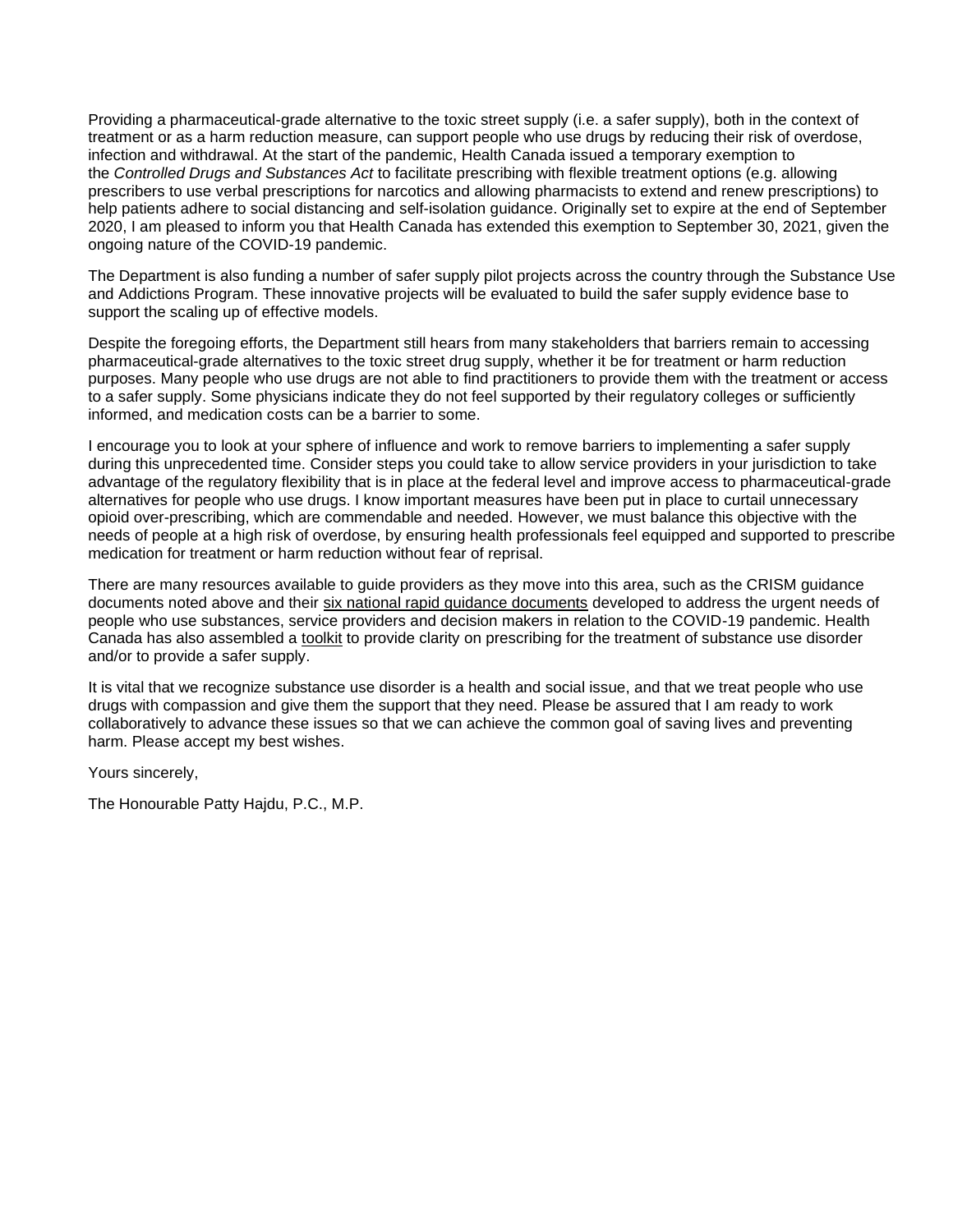# **C. SOS RESOURCES FOR PRESCRIBERS**

There are a growing number of resources to support prescribers who are interested in learning more about Safer Opioid Supply programs, prescribing guidelines, benefits, and how to go about prescribing a safer supply of drugs:

## **Clinical guidelines**

# **Safer Opioid Supply Programs (SOS): A Harm Reduction Informed Guiding Document for Primary Care Teams**

<https://bit.ly/3dR3b8m>

# **Risk Mitigation in the Context of Dual Public Health Emergencies – Update to Interim Guidance:**

Published March 2020 by the British Columbia Centre on Substance Use, the original guidance document was developed to provide clinical guidance around the prescribing of Safer Supply in the context of the COVID-19 pandemic. The update, released in January 2022, incorporates new updates and additions based on clinical experience and expert consultation since the earlier guidance was released.

[https://www.bccsu.ca/wp-content/uploads/2022/02/Risk-Mitigation-Guidance-Update-February-](https://www.bccsu.ca/wp-content/uploads/2022/02/Risk-Mitigation-Guidance-Update-February-2022.pdf)[2022.pdf](https://www.bccsu.ca/wp-content/uploads/2022/02/Risk-Mitigation-Guidance-Update-February-2022.pdf)

#### **Québec Guide to Improving Practices in the Management of Opioid Use Disorder (OUD).** Institut Universitaire sur les dépendances. 2020.

[https://drive.google.com/file/d/1gWfHvFM\\_bLvTqxdcWO0bJvyehmX-Fb8n/view?usp=sharing](https://drive.google.com/file/d/1gWfHvFM_bLvTqxdcWO0bJvyehmX-Fb8n/view?usp=sharing)

## **Substance Replacement Therapy in the Context of the COVID-19 Pandemic In Québec: Clinical Guidance for Prescribers.** Institut Universitaire sur les dépendances. 2020. [https://drive.google.com/file/d/1Osm9OFO9d872OiGAy\\_h74ZuiZr0d\\_ode/view?usp=sharing](https://drive.google.com/file/d/1Osm9OFO9d872OiGAy_h74ZuiZr0d_ode/view?usp=sharing)

# **SOS Harm Reduction Advice**

*Safer Tablet Injection: A resource for anyone who is injecting tablet medications (pills) and would like to do so more safely*. BC Centre for Disease Control.

[https://towardtheheart.com/assets/uploads/1614902572pDb5cFkV7mmEnHjxavvOVi3tufpOC0dE](https://towardtheheart.com/assets/uploads/1614902572pDb5cFkV7mmEnHjxavvOVi3tufpOC0dEHfyCNU0.pdf) [HfyCNU0.pdf](https://towardtheheart.com/assets/uploads/1614902572pDb5cFkV7mmEnHjxavvOVi3tufpOC0dEHfyCNU0.pdf)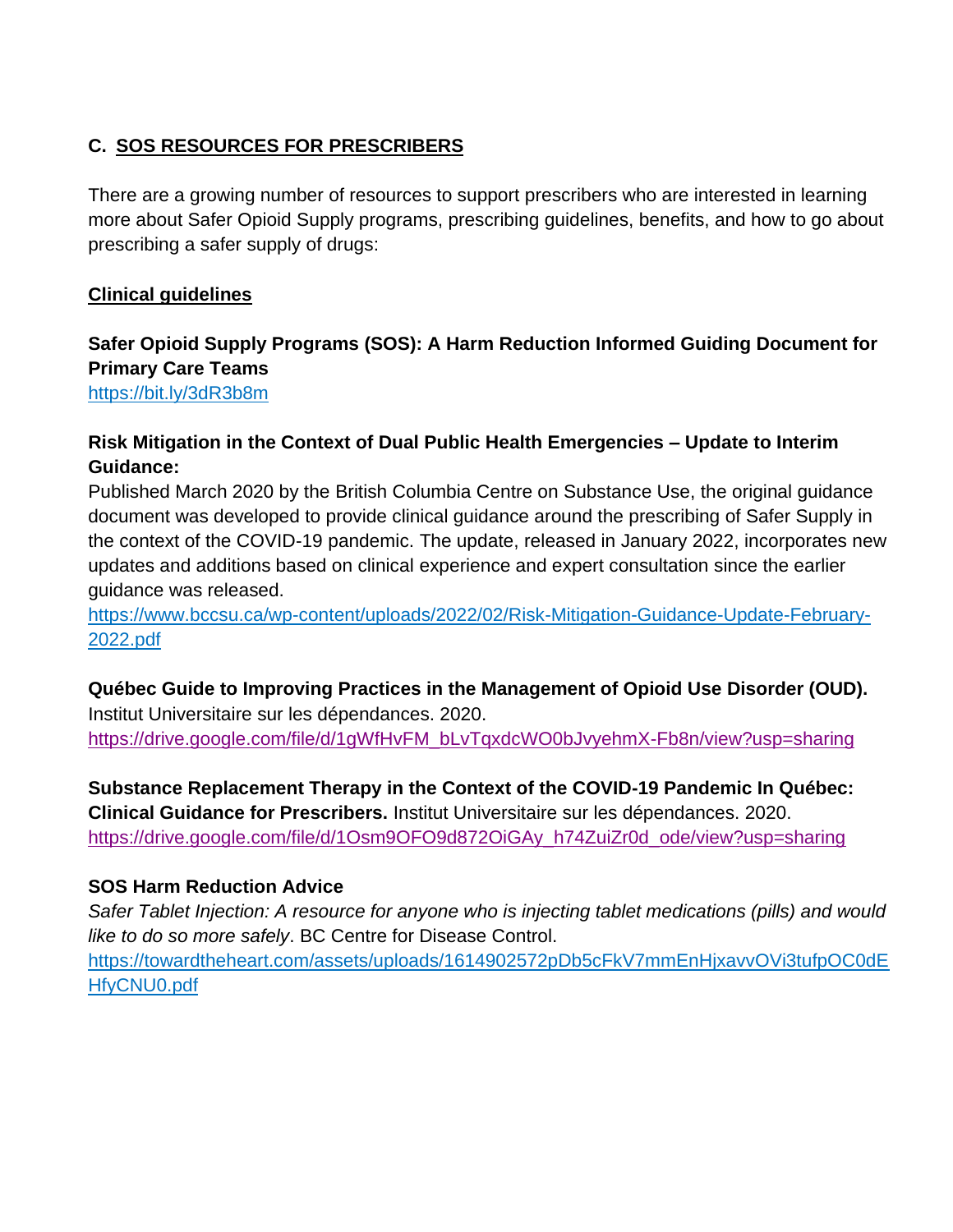# **COMMUNITIES OF PRACTICE**

## **National Safer Supply Community of Practice** (NSS-CoP)

- Collaboration of the Alliance for Healthier Communities, Canadian Association of People who Use Drugs (CAPUD), and London InterCommunity Health Centre
- National network of supporters and providers of safer supply, including people who use drugs
- Access to resources, collaboration, community, and a prescriber consultation hotline

**Website:** [www.nss-aps.ca](http://www.nss-aps.ca/) **Contact:** [info@nss-aps.ca](mailto:info@nss-aps.ca)

## **Safe Supply Working Group**

• Canadian Drug Policy Coalition working group

**Contact:** [scott\\_bernstein@sfu.ca](mailto:scott_bernstein@sfu.ca)

# **REPORTS AND LITERATURE**

OHTN. 2020. *Possible benefits of providing safe supply of substances to people who use drugs during public health emergencies such as the COVID-19 pandemic*. Ontario HIV Treatment Network. Retrieved from: OHTN

[https://www.ohtn.on.ca/rapid-response-possible-benefits-of-providing-safe-supply-of-substances](https://www.ohtn.on.ca/rapid-response-possible-benefits-of-providing-safe-supply-of-substances-to-people-who-use-drugs-during-public-health-emergencies-such-as-the-covid-19-pandemic/)[to-people-who-use-drugs-during-public-health-emergencies-such-as-the-covid-19-pandemic/](https://www.ohtn.on.ca/rapid-response-possible-benefits-of-providing-safe-supply-of-substances-to-people-who-use-drugs-during-public-health-emergencies-such-as-the-covid-19-pandemic/)

Tyndall, M. 2020. Safer opioid distribution in response to the COVID-19 pandemic. *International Journal of Drug Policy.* Doi: [10.1016/j.drugpo.2020.102880](https://dx.doi.org/10.1016%2Fj.drugpo.2020.102880) Retrieved from: <https://www.ncbi.nlm.nih.gov/pmc/articles/PMC7383133/>

Ivsins, A. et al. 2020. Tackling the overdose crisis: the role of safe supply. *International Journal of Drug Policy. 80,* <https://doi.org/10.1016/j.drugpo.2020.102769> Retrieved from: [https://drive.google.com/file/d/1bzCF1LCLeYOT\\_o5Dnde28x1T6SAOvTz7/view?usp=sharing](https://drive.google.com/file/d/1bzCF1LCLeYOT_o5Dnde28x1T6SAOvTz7/view?usp=sharing)

Ivsins A, et al. 2020. "It's helped me a lot, just to stay alive: A qualitative analysis of outcomes of a hydromorphone tablet distribution program in Vancouver, Canada. *Journal of Urban Health*. <https://doi.org/10.1007/s11524-020-00489-9>

Bonn M, et al. 2020. Addressing the Syndemic of HIV, Hepatitis C, Overdose, and COVID-19 Among People who use Drugs: The potential roles for decriminalization and safe supply. 2020. *Journal of Studies on Alcohol and Drugs.* <https://www.jsad.com/doi/full/10.15288/jsad.2020.81.556>

Bonn M, Wildeman S, Herder, M. 2020. Expertise of people who use drugs must be central to design of safe supply. *Policy Options Canada*. [https://policyoptions.irpp.org/magazines/october-](https://policyoptions.irpp.org/magazines/october-2020/expertise-of-people-who-use-drugs-must-be-central-to-design-of-safe-supply/)[2020/expertise-of-people-who-use-drugs-must-be-central-to-design-of-safe-supply/](https://policyoptions.irpp.org/magazines/october-2020/expertise-of-people-who-use-drugs-must-be-central-to-design-of-safe-supply/)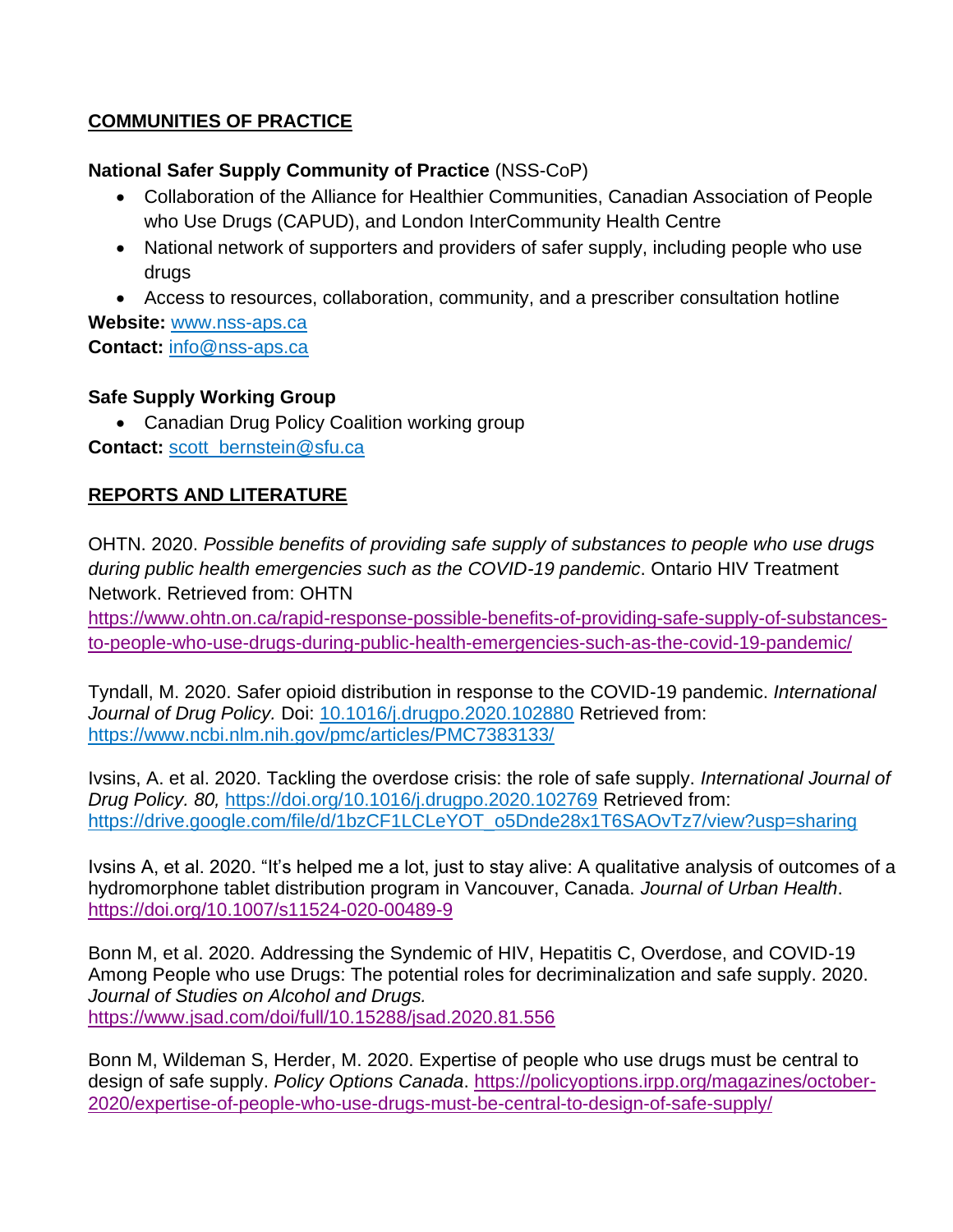Ryan A, Sereda A, Fairburn N. 2020. Measures to support a safer drug supply. *CMAJ* 2020 December 7;192:

E1731. doi: 10.1503/cmaj.77303 Retrieved from: [https://drive.google.com/file/d/171Uvivn40lTi6CETqMdOPN\\_7r2Y3gAKP/view?usp=sharing](https://drive.google.com/file/d/171Uvivn40lTi6CETqMdOPN_7r2Y3gAKP/view?usp=sharing)

Tyndal, M. 2020. A safer drug supply: a pragmatic and ethical response to the overdose crisis*. CMAJ* August 24, 2020-09-03 Retrieved from:<https://www.cmaj.ca/content/192/34/E986>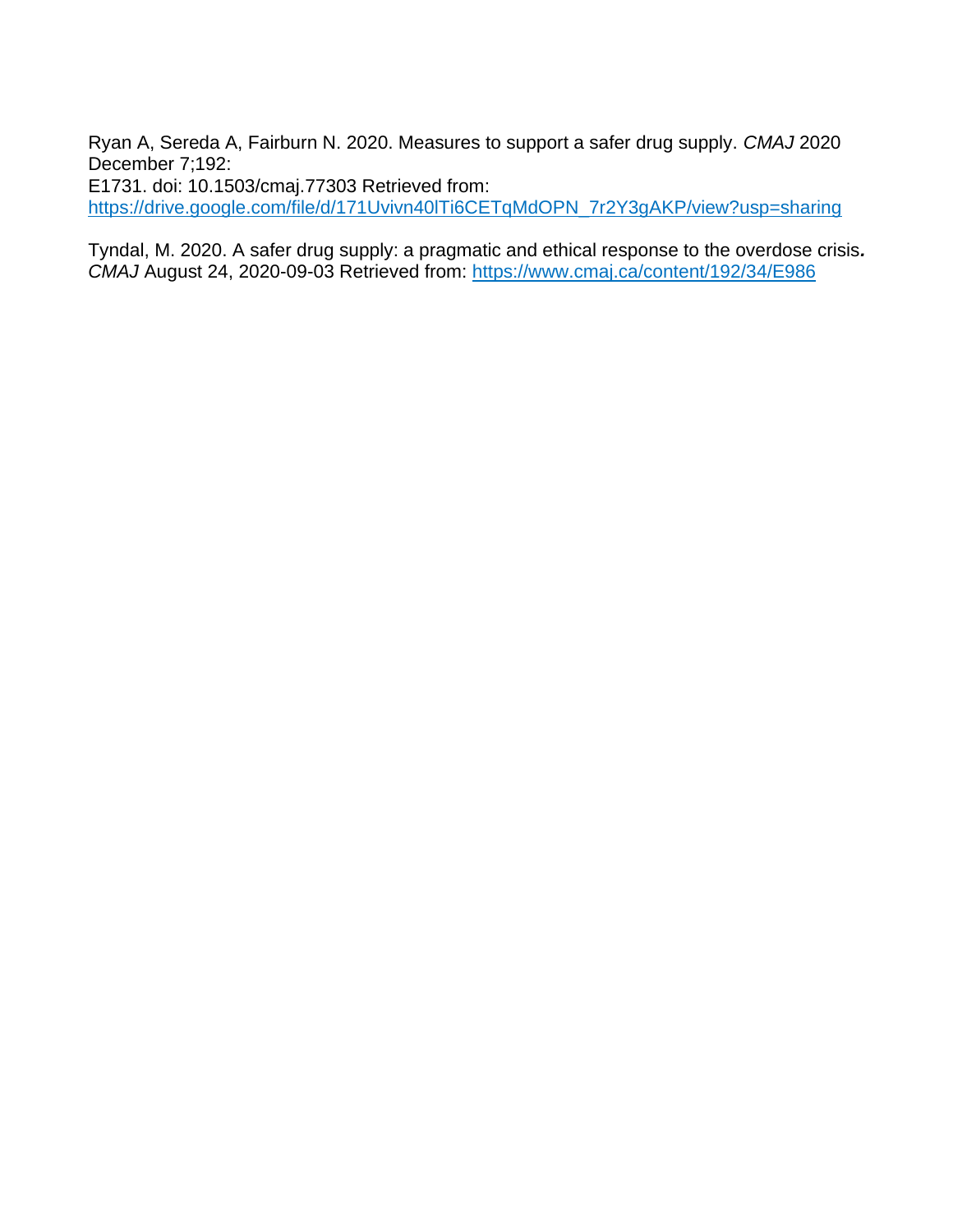# **Section 3: Overdose prevention tips and resources for people who use drugs**

#### **Overdose prevention tips:**

#### **Live alone? Use alone?**

Best advice is to not use alone, but if that isn't an option, **call NORS: the National Overdose Response Service – 1-888-688-NORS (6677)**. NORS is an overdose prevention hotline – call them before you use so that they can help you stay safe. Here's a poster with information: [https://mcusercontent.com/1a3786c71fb1f9f2648b24f36/images/9fc546d6-e231-479c-a036-](https://mcusercontent.com/1a3786c71fb1f9f2648b24f36/images/9fc546d6-e231-479c-a036-8be72a29b774.jpg) [8be72a29b774.jpg](https://mcusercontent.com/1a3786c71fb1f9f2648b24f36/images/9fc546d6-e231-479c-a036-8be72a29b774.jpg)

If you live alone or use alone, it's a good idea to make sure that people can find you – leave your door unlocked or slightly open. Let people know to check on you: tell someone that you are going to use and make a plan for them to check on you.

#### **SOS Harm Reduction Advice**

*Safer Tablet Injection: A resource for anyone who is injecting tablet medications (pills) and would like to do so more safely*. BC Centre for Disease Control. [https://towardtheheart.com/assets/uploads/1614902572pDb5cFkV7mmEnHjxavvOVi3tufpOC0dE](https://towardtheheart.com/assets/uploads/1614902572pDb5cFkV7mmEnHjxavvOVi3tufpOC0dEHfyCNU0.pdf) [HfyCNU0.pdf](https://towardtheheart.com/assets/uploads/1614902572pDb5cFkV7mmEnHjxavvOVi3tufpOC0dEHfyCNU0.pdf)

#### **Wound Care**

Wound care handout for clients:<https://issuu.com/kat.harm.reduction/docs/woundcare>